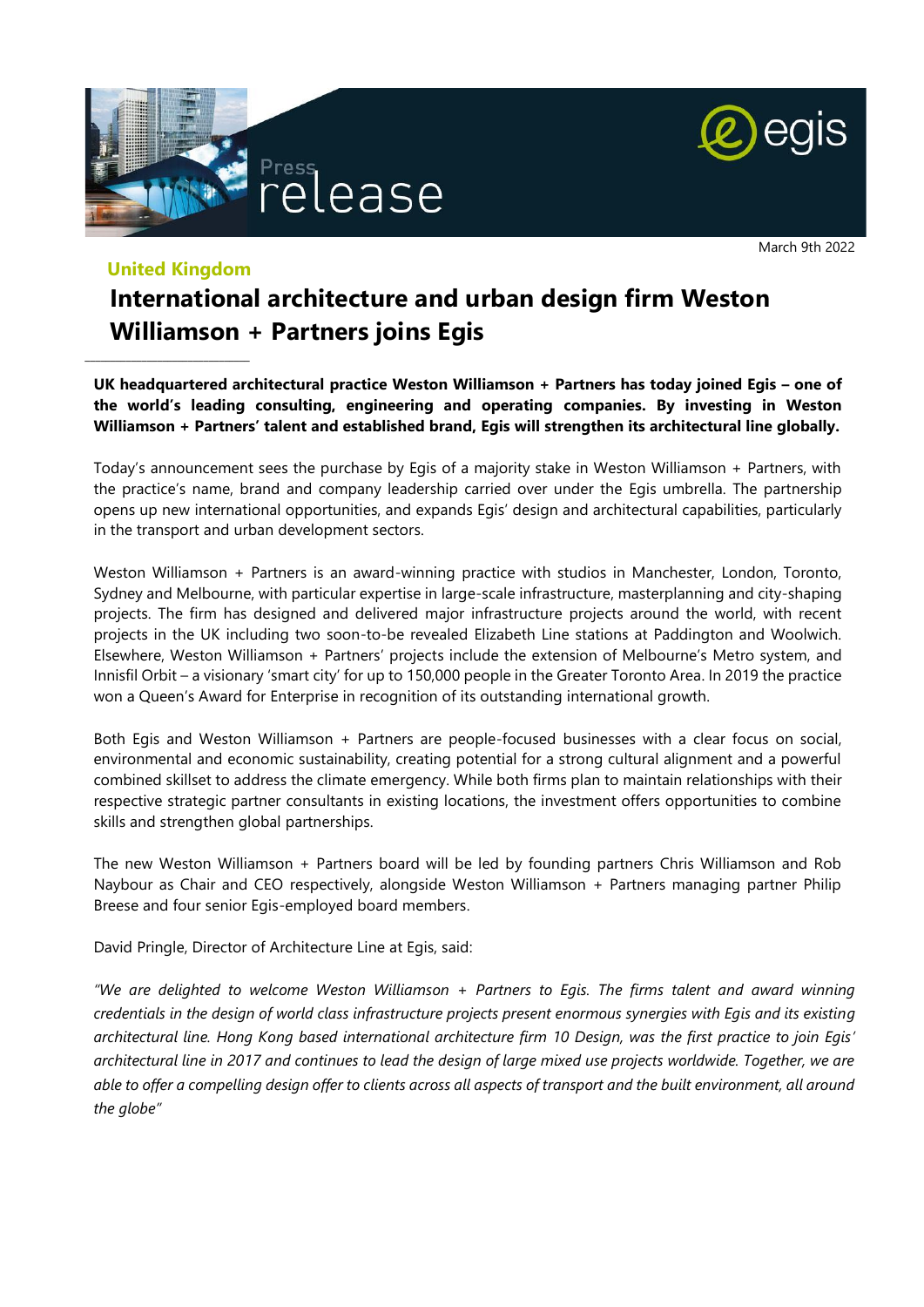Claire Davies, UK Managing Director at Egis, said:

*"In the UK Egis delivers projects which help connect people, protect our environment and meet emission reduction targets. Weston Williamson + Partners are a great addition to our fast growing UK team and will enable us to further support clients in meeting their transport and infrastructure and place-shaping ambitions whilst driving sustainable change."*

Chris Williamson, Chairman at Weston Williamson + Partners, said:

*"It is hugely exciting to secure the next phase of Weston Williamson + Partners' development. Since our foundation in 1985 we have grown to be one of the UK's leading architecture practices, with recognised expertise in cityshaping projects. I'm proud of our history, excited by the opportunities that the deal announced today with Egis will bring, and looking forward to achieving the next phase of our vision for the practice over the coming years."*

Rob Naybour, CEO at Weston Williamson + Partners, said:

*"We are thrilled to be joining Egis, and excited by the opportunities to bring our skills and expand our influence on important city-shaping infrastructure projects around the world. For us it's a great fit: like us, Egis is a peoplecentred business with a strong record of delivery and collaboration, and a clear focus on crafting elegant and sustainable places. We are proud of our track record opening studios in Australia and North America, and our integration with Egis extends our offer to new clients, wherever they may be in the world."* 

## **About the Egis group**

 $\_$ 

**IMAGINE. CREATE. ACHIEVE.**<br>a sustainable future

Egis is an international player active in the consulting, construction engineering and mobility service sectors. We create and operate intelligent infrastructure and buildings capable of responding to the climate emergency and helping to achieve more balanced, sustainable and resilient territorial development. With operations in 120 countries, Egis places the expertise of its 16,000 employees at the disposal of its clients and develops cutting-edge innovation accessible to all projects. Through its wide-ranging fields of activity, Egis is a central player in the collective organisation of society and the living environment of citizens all over the world.

## **Press contacts**

 $\_$ 

**Sian McCart** Director of Marketing & Communications | UK Tel: +44 (0)1252 451 651 *[sian.mccart@egis-group.com](mailto:sian.mccart@egis-group.com) [www.egis-group.com](http://www.egis-group.com/) [www.linkedin.com/company/egis](http://www.linkedin.com/company/egis)*